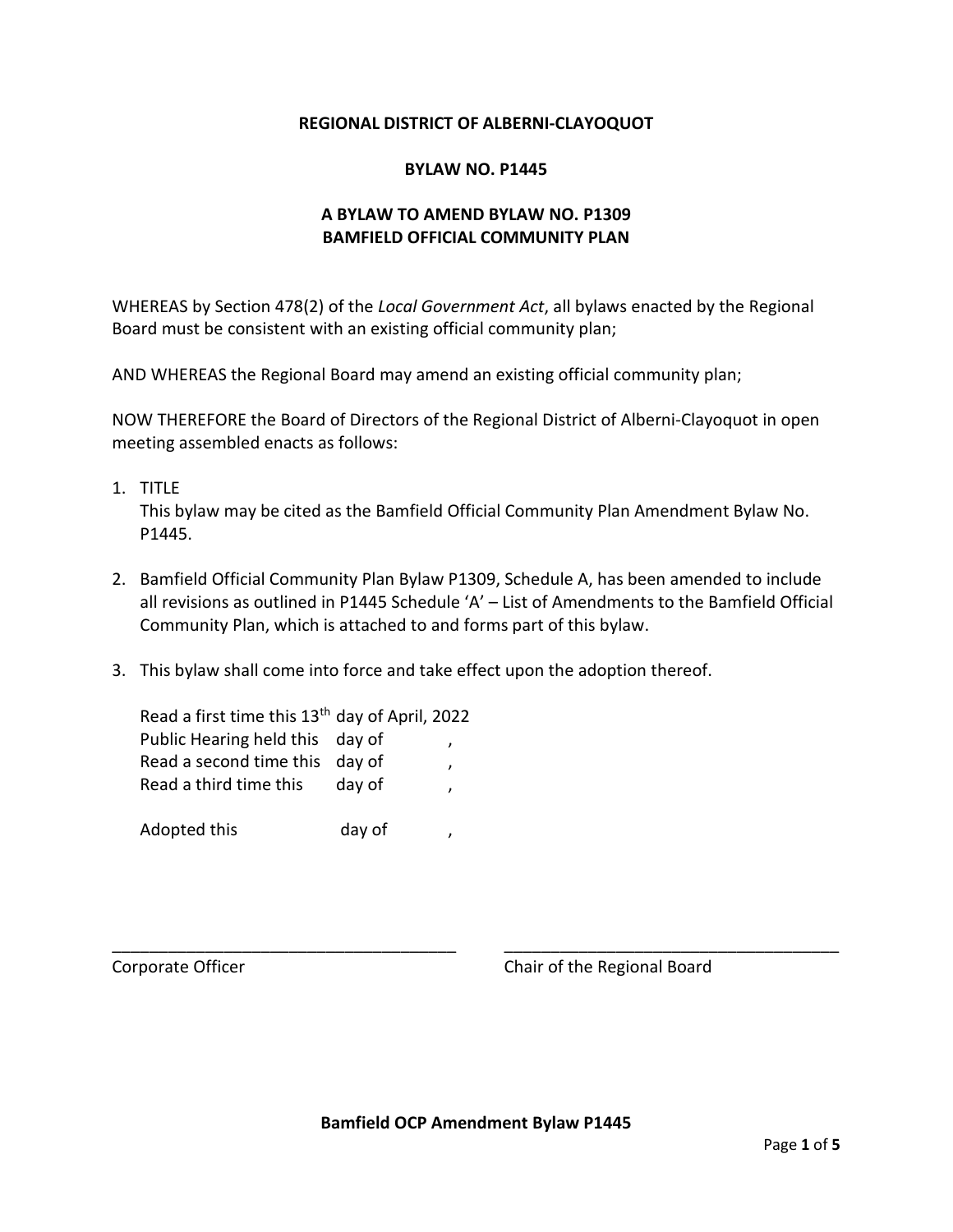## **REGIONAL DISTRICT OF ALBERNI-CLAYOQUOT**

# **P1445 SCHEDULE 'A' – LIST OF AMENDMENTS TO THE BAMFIELD OFFICIAL COMMUNITY PLAN**

- Cover: Added "Adopted: October 22, 2014, Revised: April 2022".
- Footer: Updated to "Revised: April 2022".
- Table of Contents: Updated and added "Bamfield Official Community Plan, Bylaw No. P1309".
- Map List:
	- o Replaced "Bamfield OCP Map No. 2 Land Use Designations".
	- o Replaced "Bamfield OCP Map No. 3 Development Permit Areas and Development Approval Information Areas".
	- o Updated Map No. 4 title from "Infrastructure, Sand and Gravel Resources & Community Services" to "Infrastructure and Community Services".
- 1.1 Plan Preparation:
	- o Added: "In 2022, minor amendments were made to Bylaw No. P1309 as part of the Zoning Bylaw Review project to align OCP policies and objectives with the updated Zoning Bylaw."
- 1.3 Legislative Assembly:
	- $\circ$  Updated LGA Section "877" to "473", "878" to "474", and "850 (2) (a) to (c)" to "429".
	- $\circ$  Added: "Section 473(2.1) of the LGA also requires that an OCP "must consider the most recent housing needs report the local government received, and the housing information on which the report is based" when developing or amending an OCP in relation to statements, map designations or housing policies included in Section 473(1) of the LGA. In 2021, the ACRD Board received the Bamfield Electoral Area 'A' Housing Needs Report. The report includes key recommendations and a high level approach to address housing gaps in Bamfield and across the region. In consideration of the Housing Needs Report, housing statements and policies will be updated or added to Bylaw No. P1309 as part of future comprehensive OCP updates."
- 1.4 Jurisdiction:
	- o Updated "Activities on land within the Agricultural Land Reserve (ALR) are regulated by the Agricultural Land Reserve Act and fall under the jurisdiction of the Agricultural Land Commission (ALC) and the Agricultural Land Commission Act." to: "Activities on land within the Agricultural Land Reserve (ALR) are subject to the Agricultural Land Commission Act (ALCA), Regulations and any Orders or decision of the Agricultural Land Commission (ALC)."
	- o Updated "Agricultural Land Reserve" to "ALR".
- 1.5 The Plan: Updated "Bylaw No. 1309" to "Bylaw No. P1309".
- 1.7 Definitions:
	- o Accessory dwelling unit: Updated to: "means a second dwelling unit, incidental or ancillary to a principal dwelling on a lot, in accordance with regulations for accessory dwelling units in the Zoning Bylaw."
	- o Community water or sewer system: Updated "five connections" to "two connections".

### **Bamfield OCP Amendment Bylaw P1445**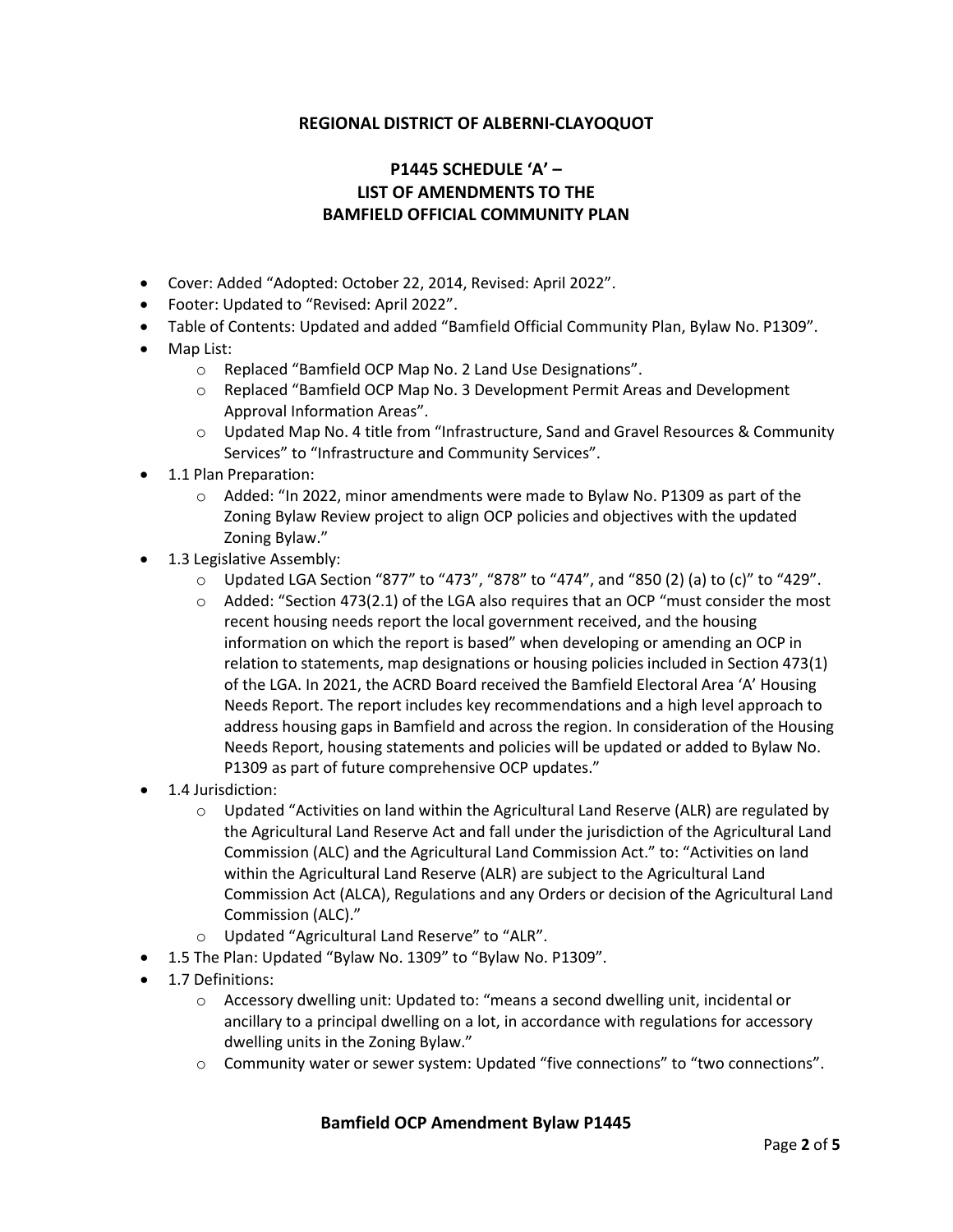- $\circ$  Flood construction level: Updated to "means the minimum elevation above the natural boundary of a water body to the underside of a floor system, or to the top of a slab on grade, for buildings located within an area that is subject to, or likely to be subject to, flooding. An area below flood construction level is not to be used for habitation, mechanical or electrical infrastructure, business or storage of goods damageable by flood water." and removed diagram image.
- $\circ$  Home industry: Updated to "means a business or industry, conducted in an accessory building, structure or outside, that is incidental and ancillary to the principal residential use of a lot, may include accessory retail sales and may include processing, assembly and manufacturing of products, in accordance with the provisions of home industry in the Zoning Bylaw."
- $\circ$  Home occupation: Updated to "means a business or occupation conducted entirely within a principal dwelling unit, accessory dwelling unit, accessory building or in a combination, that is incidental and ancillary to a principal residential use of a lot, and may include accessory retail sales, in accordance with the provisions of home occupation regulations in the Zoning Bylaw. Includes boarding and lodging, and bed and breakfast, where guest bedrooms are rented, with the tenant or owner residing in the building."
- Policy 3.3.19: Removed "commercial or industrial" and updated to "Consider issuing temporary use permits in appropriate areas within all land use definitions."
- 4.0 Planning & Land Use Designations:
	- o Updated "Parks, Trails and Recreation" to "Parks and Recreation".
- Policy 5.3: Changed "accessory residential dwelling unit" to "accessory dwelling unit".
- Policy 6.2.17: Added "When Required" and updated to "When required, work with the federal government to manage the moorage of vessels in the harbour, both to manage environmental impacts and to reduce negative economic impacts for existing businesses and services."
- Policy 6.2.21: Updated LGA Section "936 and 941" to "567 and 510".
- Policy 6.4.6:
	- $\circ$  Removed "Recognize that the any docks or ramps must obtain a license to construct a private moorage facility from the appropriate provincial or federal agency;"
	- $\circ$  Updated to "Construction of private and group moorage facilities (docks or boat-lifts) on all land in the ACRD, including Crown and private land, must meet the requirements of the Zoning Bylaw, and where applicable on Crown land must meet Provincial General Permission. A property owner must obtain a tenure from the Province for a Specific Permission dock, Commercial Marina or group moorage facility, where applicable on Crown land."
	- o Changed "ownership" to "Ownership".
- Policy 9.2.1: Changed "20 ha" to "16 ha" and updated to "Maintain a minimum lot size of 16 hectares in areas designated Resource Use.
- 16.0, 16.1 and 16.2: Changed "Parks, Trails & Recreation" to "Parks and Recreation".
- 17.1 Development Permit Areas: Updated LGA Section "919.1" to "488".
- 17.2 DPA Guidelines: Updated LGA Section "920 (2)" to "490".
- 17.4 DPA I Riparian Areas Protection:
	- o Changed "Fish Protection Act" to "Riparian Areas Protection Act".
	- o Updated LGA Section "919.1(a)" to "488".
	- o Changed "high water mark" to "natural boundary".

### **Bamfield OCP Amendment Bylaw P1445**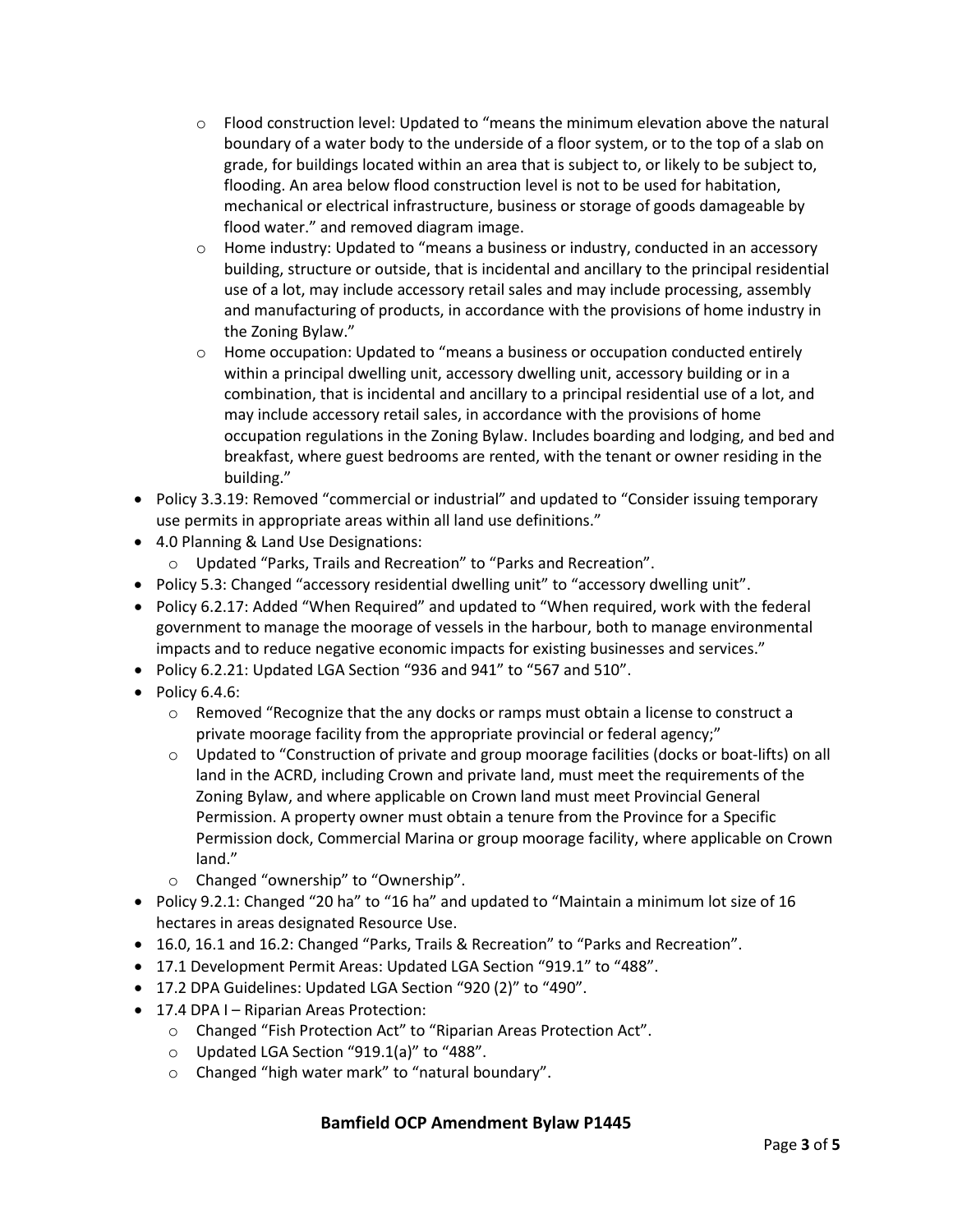- o Removed outdated website link "The following website should be referred to: http://www.agf.gov.bc.ca/resmgmt/publist/800Series/823400- 1\_Agriculture\_Building\_Setback\_Factsheet.pdf" and updated to "Refer to the provincial ministry responsible for agriculture for setback distances for farm buildings and streams on existing farmland and for new agricultural buildings.".
- 17.5 DPA II Natural Hazard Areas Protection:
	- o Updated LGA Section "919.1(b)" to "488".
	- o Changed "high water mark" to "natural boundary".
	- $\circ$  Updated Guideline iii: "The recommended flood construction level for coastal areas in the ACRD is 10 metres or as determined by a qualified professional taking into consideration the slope of the land, foreshore conditions, anticipated sea-level rise, storm surges and freeboard, in accordance with the Zoning Bylaw.".
	- $\circ$  Updated Guideline d) to replace "or specifying a geodetic elevation, or by a combination of both." with "where a location is determined to be safe by a qualified professional and in accordance with the Zoning Bylaw.".
- 17.6 DPA III Form and Character:
	- $\circ$  Updated LGA Section "919.1 (e) and (f)" to "488".
	- o Removed: "Schedule III and IV" Zoning Bylaw reference for parking and loading.
- 17.7 DPA IV Coastal Protection:
	- o Updated LGA Section "919.1" to "488".
	- o Guideline i: Updated from 15 m to 30 m to "This DPA applies to all lands within 30 metres, measured horizontally in both landward and seaward directions, from the natural boundary of the ocean."
	- o Guideline ii:
		- Added: "Environmental" to "An assessment report that has been prepared by a Qualified Environmental Professional, with demonstrated experience regarding the subject matter."
		- Added: "private, group or commercial moorage facilities (docks or boat lifts)".
	- $\circ$  Guideline xi: Moved to ix "Parking areas shall contain oil/water separators and be landscaped to absorb runoff, and proof of a maintenance program for these will be provided."
	- o Guideline iv: Added "private, group or commercial moorage facilities".
	- o Added new Guideline x:
		- To include: "The construction of a private, commercial and group moorage facility are permitted in DPA I subject to the following conditions:
			- a) Refer to the Province for General Permission for private moorage facilities, and authorization for Specific Permission, or under the Residential Policy or Commercial Marina Policy for group moorage, or under the Adventure Tourism Policy for moorage for adventure tourism activities, where applicable on Crown land.
			- b) Commercial moorage facilities must be designed and constructed in compliance with the applicable best management practices of the province.
			- c) Before construction of a dock in marine waters the property owner must obtain and adhere to a Marine Habitat Assessment Report for the site which must be completed by a qualified registered professional biologist, where applicable on Crown land."
		- Renumbered "ix" to "d" and added: "docks, boat lifts".

## **Bamfield OCP Amendment Bylaw P1445**